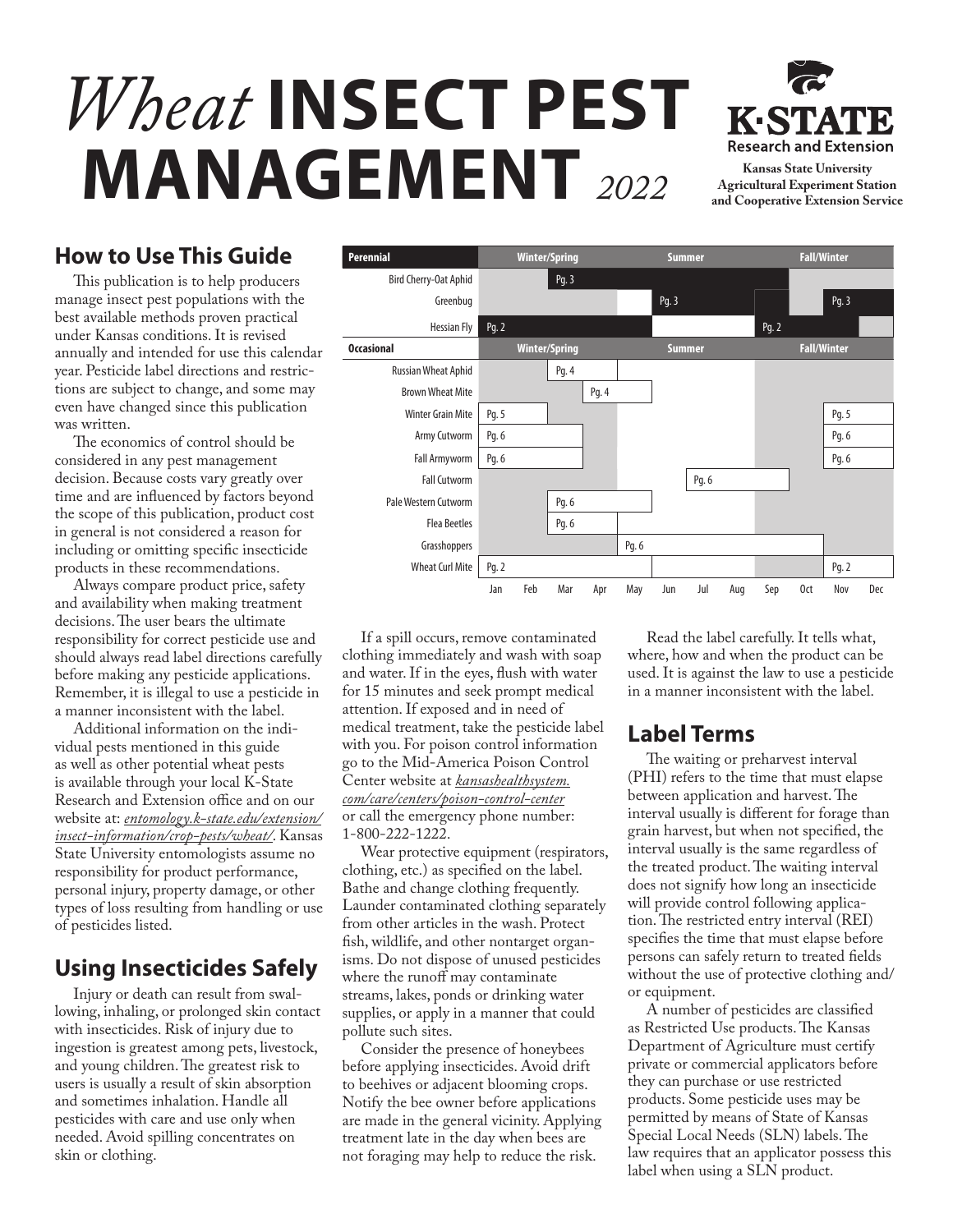## **Potential Concern for Kansas Wheat**

The wheat stem sawfly, *Cephus cinctus* (Hymenoptera: Cephidae), long a serious pest of wheat in the northern Great Plains, has begun to cause significant damage to winter wheat in Wyoming, eastern Colorado, and portions of Nebraska in the past couple of years. A long-time resident of Kansas, this pest has likely been laying eggs in wheat for many years, although its larvae have enjoyed little, if any, survival. This has been attributed to the phenology of winter wheat in Kansas which has not allowed sufficient time for completion of larval development prior to crop maturity. Thus, sawfly populations in Kansas have largely been maintained through infestation of alternative hosts like wild *Agropyron* spp. This may be about to change, as an increasing proportion of larvae are surviving in wheat each year to emerge as adults in these neighboring regions. The full extent of range expansion by this fast-developing biotype is not yet known, but it is now confirmed present in northwest Kansas along the Colorado border, although it has yet to reach levels of economic significance there. Mature sawfly larvae girdle the wheat stalk at its base, leading to lodging and significant crop losses. Incomplete development can pass unnoticed because girdling does not occur. When split, infested stalks contain a powdery frass that resembles fine sawdust. Wheat kernels of infested plants may be shrivelled and seed weight and protein content reduced.

Management is multifaceted and requires significant modification of cultural practices. Although adult dispersal appears to be limited, populations can explode quickly where wheat is grown continuously. Growers or crop consultants who suspect a sawfly infestation or collect suspect specimens should contact their local K-State Research and Extension agent.

## **Pre-Planting Decisions**

Several insect pest management decisions should be made prior to planting. These fall into three categories: cultural practices, variety selection, and seed treatments. Cultural practices refers to all general cropping system management practices associated with wheat production — from crop rotation to tillage practices to planting dates. Several of these decisions affect insect populations.

Probably the most important issue before planting is **destruction of volunteer wheat**. Ideally, this should be accomplished at least two weeks before planting. Volunteer wheat is a source of several insect problems as well as many diseases. Breaking the green bridge between last year's wheat crop and the new wheat crop is critical for getting the crop off to a good start. **Hessian fly**, aphids, and wheat curl mites all use volunteer wheat as a staging ground to attack new wheat stands. The next critical decision is planting date. This is often a balancing act between the need to establish a good stand, the need for wheat pasture, the timing of fall rains, and scheduling conflicts due to the harvest of summer crops.

For insect pest management, **delaying planting to near the best pest management (BPM) date** generally reduces the chance of serious problems with **Hessian fly, wheat curl mites** (wheat streak), aphids, and white grubs (see page 2 for BPM dates).

Although not fail-safe because weather varies from year to year, delayed planting greatly reduces the amount of time insect pests have to infest the crop in the fall. It is highly recommended if grain production is the primary reason for planting wheat.

**Tillage** often is cited as a way to manage some pests, but current emphasis on soil and moisture conservation and the fuel savings associated with reduced traffic are encouraging reduced and no-till farming. Consequently, there may be an increase in pests that are favored by reduced soil disturbance or the presence of crop residues in the field.

**Crop rotation** also can influence pest populations. Problems with brown wheat mite, winter grain mite, **Hessian fly** and other pests are exacerbated by continuous wheat cultivation. If specific pests are a recurrent problem, producers should examine their rotations and cultural practices that may be contributing to problems.

Varieties should be selected that have demonstrated good performance in your region and resistance to insects common in that area. Currently, the selection of **insect-resistant varieties** is limited. There are a few varieties resistant to **Hessian fly** and greenbug, but many of these are no longer resistant to wheat diseases. In addition, there are new biotypes of Russian wheat aphid in western Kansas virulent to all commercial wheat varieties.

For more information on insect resistance see, *Wheat Variety Disease and Insect Ratings*, found at *[ksre.ksu.edu/bookstore/](http://ksre.ksu.edu/bookstore/pubs/mf991.pdf) [pubs/mf991.pdf](http://ksre.ksu.edu/bookstore/pubs/mf991.pdf)*. New varieties are being developed to improve this situation in the near future. For more on these and other insects affecting wheat visit *[entomology.k](http://entomology.k-state.edu/extension/insect-information/crop-pests/wheat/)[state.edu/extension/insect-information/](http://entomology.k-state.edu/extension/insect-information/crop-pests/wheat/) [crop-pests/wheat/](http://entomology.k-state.edu/extension/insect-information/crop-pests/wheat/).*

**Seed treatments** are another way to protect wheat plantings from insect pests. The neonicotinoid compounds imidacloprid (numerous products) and thiamethoxam (Cruiser) provide good control of wireworms (plus Teraxxa and Teraxxa 4 are also available for wire worm control) and, depending upon the rate, can also provide significant activity against other insect pests such as aphids and **Hessian fly** for at least two weeks post-emergence. However,



## **Approximate Planting Date**

These dates were established several years ago. Although fields may still be infested with **Hessian fly** when planted after these dates if the weather is mild, later planting dates generally reduce problems from **Hessian fly**, aphids, **wheat curl mites**, and many diseases.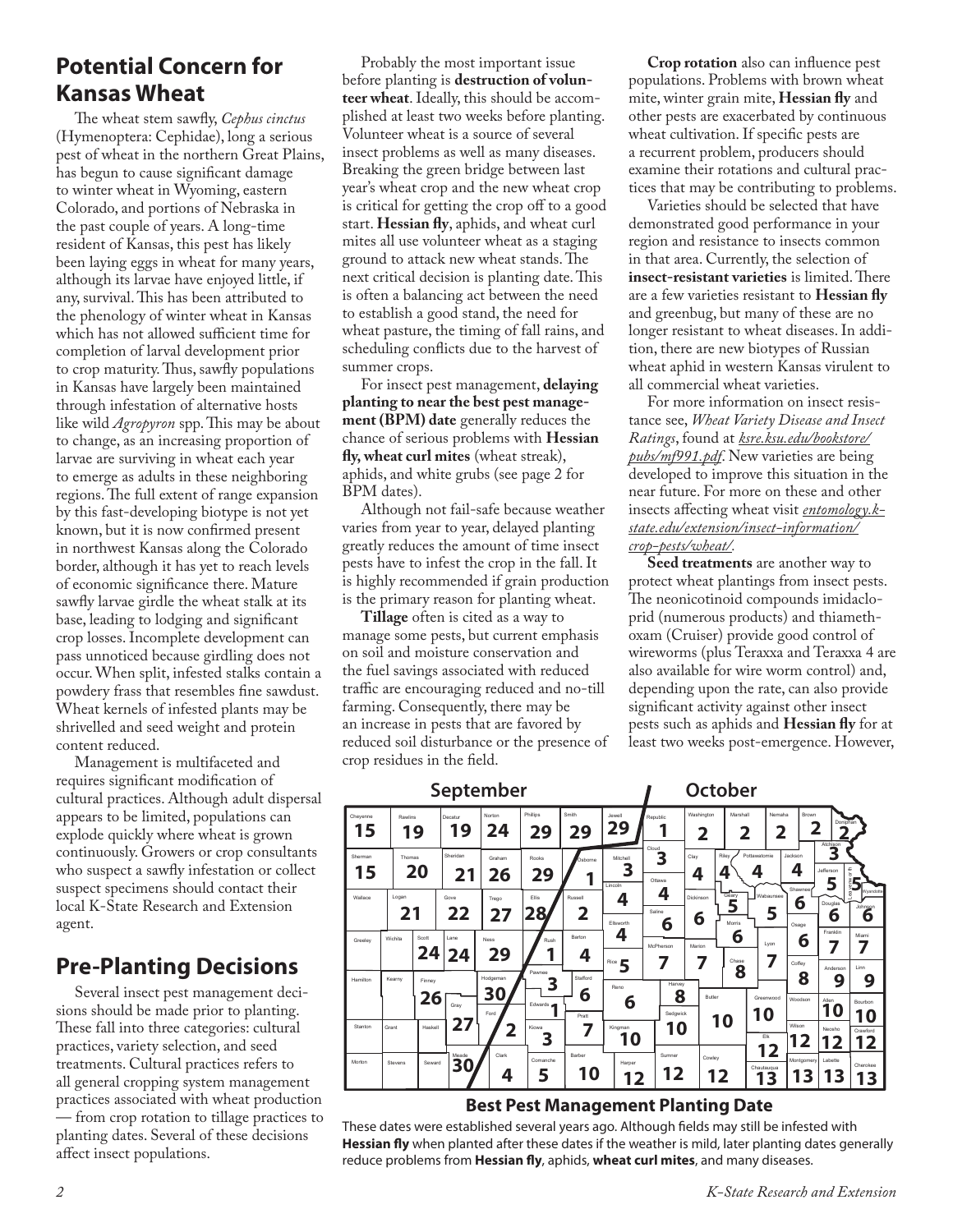they may not give adequate protection against false wireworms.

Seed treatments should be selected based on potential economic returns. Early planted wheat, wheat planted back into wheat stubble, or wheat being grown where **Hessian fly**, grasshoppers, greenbug, or Russian wheat aphid have been perennial problems for seedling establishment, will probably benefit most from seed treatments. Check with suppliers and seed dealers for the latest seed treatment options.

## **In-Season Decisions** *Aphids* **Bird Cherry-Oat Aphid**

The bird cherry-oat aphid is dark, olive green with a reddish-brown patch on the back of the abdomen. Under cool conditions, the color can be so dark that the reddish patch can be difficult to see. Its antennae and cornicles are black. It is one of the largest aphids found on wheat. They thrive at cool temperatures, are the last aphid to remain active in the fall and are the first aphid to be active in the spring.

Direct feeding damage to wheat does not result in visible symptoms, but populations of 50 or more per tiller at the boot to heading stage may affect yield and grain quality. Large populations in the spring may roll up the flag leaf into a corkscrew shape that can trap the awns, resulting in "fish-hooked" heads. Estimate the population based on a sample of 25 to 50 randomly selected tillers. If treatment is elected, choose products broadly labeled for aphid control on wheat. This aphid is also the primary vector of barley yellow dwarf virus (BYDV). Infections that occur in fall while plants are still small are the most damaging to yield. Conventional sprays usually are not effective in reducing

virus incidence; Imidacloprid and thiamethoxam are effective at controlling aphids but have not yet proven to reduce the incidence of BYDV.

#### **Greenbug**

Greenbugs are pale green aphids with a dark green line down the back and body-length antennae. They prefer to feed on the underside of lower leaves. Infested leaves turn yellow, then reddish brown and eventually die. In the field, damage often appears as yellow or reddish-brown irregularly shaped patches that can spread to become almost field wide.

Once a statewide pest of wheat, in recent years damaging populations have been largely confined to southern parts of the state along the Oklahoma border. The guidelines in the table above are useful in estimating the need for greenbug control. For convenience, damaging levels are expressed as the number of greenbugs per foot of row, but in assessing the need for control, the condition of the stand is important. Fifty greenbugs per foot of row in a thin stand would be more serious than in a thick stand because the number of aphids per plant would be greater. Similarly, larger plants can tolerate somewhat larger numbers before significant damage occurs. During vegetative stages, wheat plants can outgrow considerable damage with enough moisture and favorable growing conditions.

Producers in southern Kansas may benefit from the Oklahoma State University 'Glance 'n Go' sampling program,

which calculates a greenbug threshold based on the cost of control, market value of wheat and the month of the year. For more information on this greenbug pest management decision support system, see the website at: *[entoplp.okstate.edu/gbweb/](http://entoplp.okstate.edu/gbweb/welcome%20gb.htm) [welcome%20gb.htm](http://entoplp.okstate.edu/gbweb/welcome%20gb.htm).*

Treatment during early fall is advisable if the threshold is reached unless a great number of beneficial insects are active. Look for lady beetles and their alligatorlike larvae on the wheat, and the brown, dried up husks of parasitized aphids (mummies) adhering to leaves. Greenbug numbers decline naturally in December and January, and treatment usually becomes unnecessary.

During mild winters, overwintering greenbugs can rapidly develop into damaging infestations during warm periods in February and March. Close field surveillance is necessary if greenbugs are present. Beneficial insects such as lady beetles, lacewings, and hoverflies become increasingly effective in reducing greenbug populations around mid-April. Once parasitism levels reach between 10 and 15 percent, greenbug populations usually decline fairly rapidly.

Greenbug control on small grains is occasionally needed during periods of relatively cool weather (below 60°F, but above freezing). Experience has shown that good results are possible under these conditions with some, and perhaps most, of the recommended insecticides. Dimethoate may not give acceptable control below 60°F.

### **Approximate Damaging Levels of Greenbugs**

| Stage and development of plants            | No. of greenbugs per linear foot |
|--------------------------------------------|----------------------------------|
| Seedlings, thin stands less than 3 tillers | 50                               |
| 3- to 6-inch wheat, 3 tillers or more      | 100 to 300                       |
| 6- to 10-inch wheat                        | $300 \text{ to } 500$            |

| <b>Greenbug Management Options</b> |  |  |  |
|------------------------------------|--|--|--|
|------------------------------------|--|--|--|

| <b>Insecticide</b>                     | Rate                                                                |
|----------------------------------------|---------------------------------------------------------------------|
| Alpha-cypermethrin (Fastac CS)         | 3.2 to 3.9 fl oz. (0.020 to 0.025 lb. a.i.)/acre                    |
| Endosulfan (Thionex 3EC and 50 WSB)    | $\frac{2}{3}$ to 1 quart/acre                                       |
| Gamma-cyhalothrin (Proaxis)            | 0.015 lb. a.i./acre (3.84 fl. oz.)                                  |
| Lambda-cyhalothrin (Grizzly Z)         | $0.03$ lb. a.i./acre or 3.84 fl. oz./acre                           |
| Malathion 5                            | 1.5 pints/acre                                                      |
| Sulfoxaflor (Transform WG)             | $0.75$ to 1.5 fl. oz./acre $(0.023$ to 0.047 lb. a.i./acre)         |
| Zeta-cypermethrin (Mustang MAXX, etc.) | 0.02 to 0.025 lb. a.i./acre $(3.2 \text{ to } 4.0 \text{ ft. oz.})$ |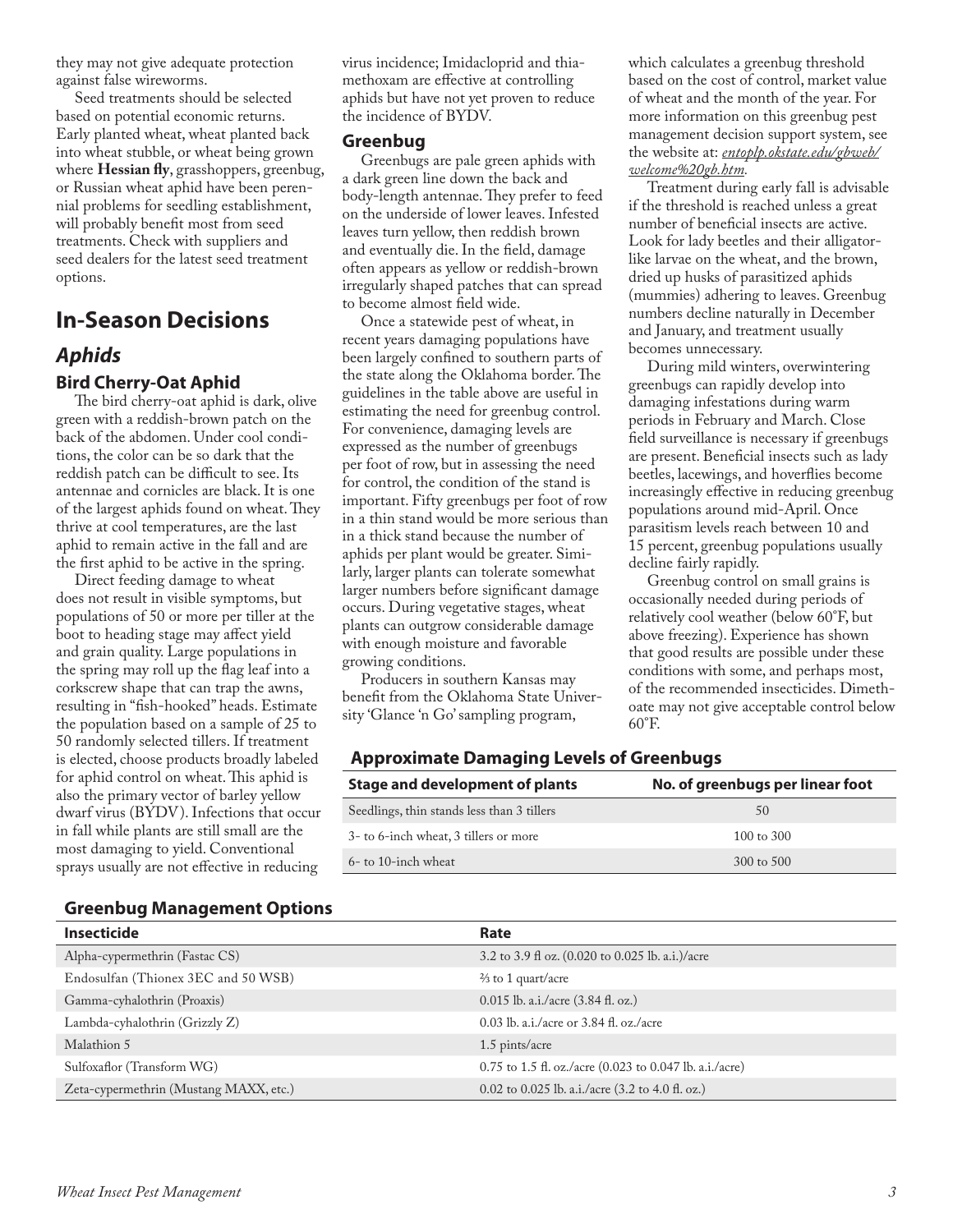#### **Russian Wheat Aphid**

This small, lime-green aphid has a football-shaped body and short cornicles and antennae. These aphids feed on the upper leaf surfaces and roll up the leaves to produce a protected microhabitat where they can feed undisturbed. Infested leaves exhibit purple or white longitudinal streaks. Heavily infested plants may appear flattened, with young tillers lying almost prostrate on the ground.

Persistent large populations of Russian wheat aphids can lead to serious crop losses. Risk of yield loss is highest when infestations develop in early spring. Fortunately in Kansas, climatic conditions and biological control by predators, especially lady beetles, are normally quite effective in keeping them below damaging levels. Significant infestations in Kansas have generally been limited to the counties near the Colorado border.

The recommended threshold for treatment varies with the time of year and the expected yield. Populations that develop soon after the crop emerges in early fall can be damaging but are unusual in Kansas. At this time, a 20 to 30 percent infestation of plants may warrant treatment. In spring if wheat has yield potential of at least 20 bushels per acre, treatment should be considered when 20 percent of tillers show symptoms and most have live aphids. In fields with a yield potential of 40 bushels or more, it may be economical to treat when as few as 10 percent of tillers are infested. When 30 to 40 percent of primary tillers are infested between flowering and the soft-dough stage, treatment may be advisable, but infestations confined to late-developing secondary tillers are less damaging to yield.

### *Mites*

#### **Brown Wheat Mite**

The brown wheat mite is a common pest of dryland wheat in western Kansas that can be a problem as far east as Highway 77 in dry years. The dark brown body is rounded or slightly oval, with the first pair of forelegs notably longer than the others.

Affected plants have finely mottled leaves that appear yellowed or bronzed at a distance but lack the webbing produced by the Banks grass mite. Activity is highest in late fall and early spring, with populations usually peaking around mid-April. Eggs are laid in the soil and those produced in winter are brick red and lack the waxy coating of summer eggs.

Outbreak potential is high because all adults are female, and each can produce 70 to 90 winter eggs in a three-week period. Later in spring, females begin laying small, white, oversummering eggs at the base of infested plants. These eggs do not hatch until fall. Damaging populations are usually limited to continuous wheat fields or those where volunteer wheat was present during the previous spring. Mite populations can be quickly reduced by heavy rains.

Brown wheat mites feed during the day and spend the night in the soil. They are usually most visible on foliage during the early afternoon on warm days, but populations can be difficult to assess as mites quickly drop off plants. The economic threshold is not well defined, but is estimated to be at least several hundred mites per foot of row in early spring. Concern is greater if plants are stressed or poorly tillered. This is a dry weather pest

#### **Russian Wheat Aphid Management Options**

| <b>Insecticide</b>                             | Rate                                                                 |
|------------------------------------------------|----------------------------------------------------------------------|
| Alpha-cypermethrin (Fastac CS)                 | 3.2 to 3.9 fl. oz./acre                                              |
| Beta-cyfluthrin (Baythroid XL)                 | 0.014 to 0.019 lb. a.i./acre $(1.8 \text{ to } 2.4 \text{ fl. oz.})$ |
| Dimethoate (Dimate and others, formerly Cygon) | $0.25$ to $0.375$ lb. a.i./acre                                      |
| Endosulfan (Thiodan 3EC)                       | $0.75$ lb. a.i./acre                                                 |
| Gamma-cyhalothrin (Proaxis)                    | 0.01 to 0.015 lb. a.i./acre (2.56 to 3.84 fl. oz.)                   |
| Lambda-cyhalothrin (numerous products)         | $0.02$ to $0.03$ lb. a.i./acre                                       |
| Sulfoxaflor (Transform WG)                     | $0.75$ to 1.5 fl. oz./acre $(0.023$ to 0.047 lb. a.i./acre)          |
| Zeta-cypermethrin (Mustang MAXX, etc.)         | 0.02 to 0.025 lb. a.i./acre $(3.2 \text{ to } 4.0 \text{ ft. oz.})$  |

#### **Brown Wheat Mite Management Options**

| Insecticide                                    | Rate                 |
|------------------------------------------------|----------------------|
| Dimethoate (Dimate and others, formerly Cygon) | 49 WSB is 1 lb./acre |

#### **Winter Grain Mite Management Options**

| Insecticide | Rate                                                                                                                                                          |
|-------------|---------------------------------------------------------------------------------------------------------------------------------------------------------------|
|             | Because options for this pest are so limited, producers might want to consider other insecticides labeled on wheat for controlling this pest under Kansas 2ee |

Because options for this pest are so limited, producers might want to consider other insecticides labeled on wheat for controlling this pest under Kansas 2ee regulations. Dimethoate (Dimate and others, formerly Cygon) at 0.25 to 0.375 lb. a.i./acre and Lambda-cyhalothrin (numerous products) at 0.015 to 0.025 a.i./acre appear to be effective against this pest under limited testing. Note: Because this particular mite does not appear on these product labels, the user assumes responsibility for the application and must abide by all restrictions and application requirements for other wheat pests.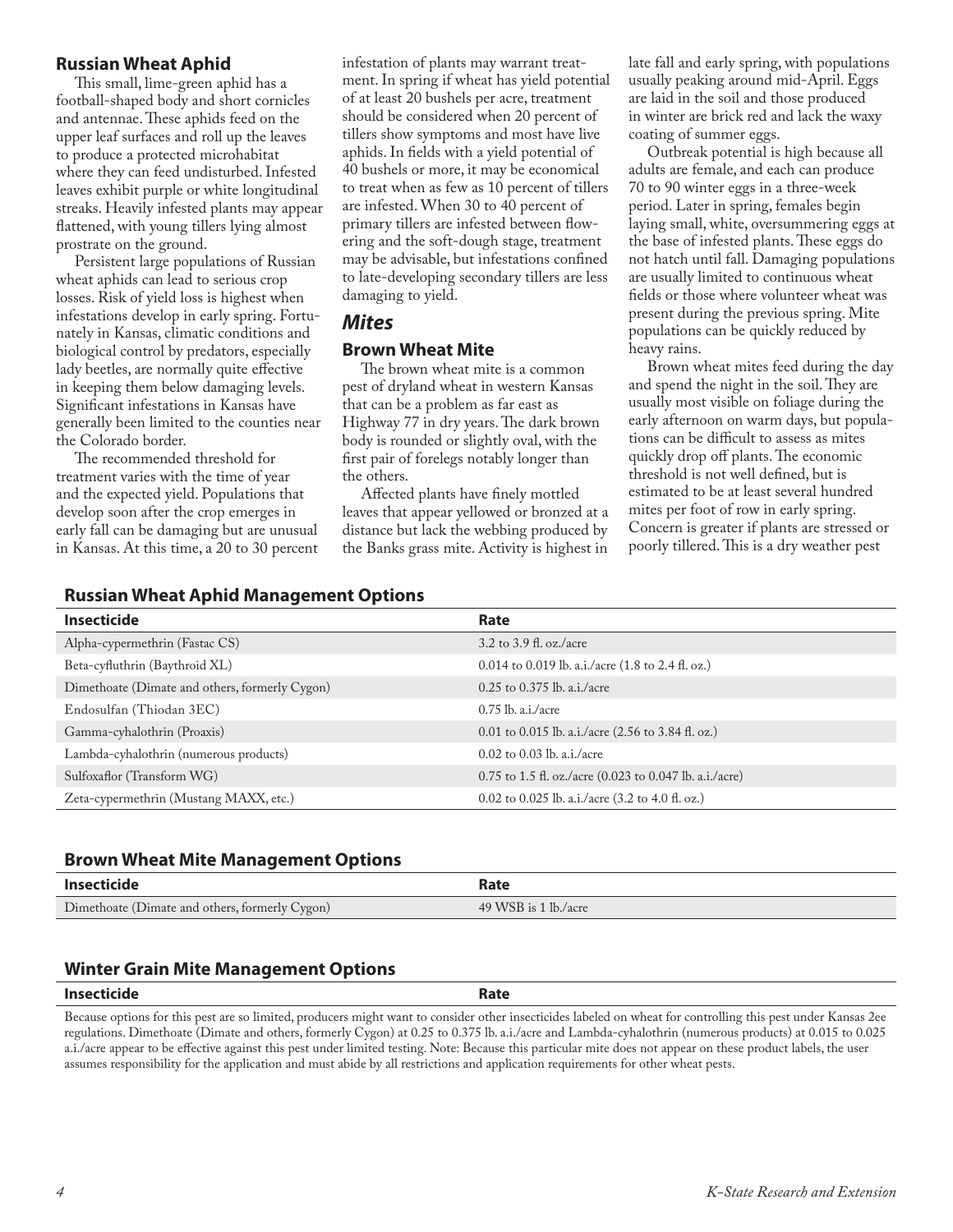and treatment response often depends on subsequent rainfall to assist plant recovery. Treatments applied after populations begin natural decline in mid or late April are of no value.

#### **Winter Grain Mite**

This mite is dark bluish to nearly black, with conspicuous reddish-orange legs. Front legs are longer than the others, although not as noticeable as on the brown wheat mite. Other unique features are a reddish-orange anal pore on the top of the abdomen and the presence of two tarsal claws on the end of each leg. Viewing under a 10x hand lens, or preferably a microscope, may be required to distinguish some of these features.

During daylight, winter grain mites can be found around the base of plants or hiding just under the soil surface. They thrive in cool, moist weather and retreat deeper into the soil under hot, dry conditions. Fields with loose, sandy, or loamy soils are more at risk than those with hard, clay soils. Significant infestations are ordinarily confined to central Kansas.

Mites feed on plants mostly at night, puncturing individual cells and causing

leaves to turn silvery-gray. Leaf tips may turn brown. Young plants are most susceptible and may become stunted, producing little grain. Control may be necessary if large portions of a field show symptoms and plant growth is retarded by dry conditions. Because fall populations develop from eggs laid the previous spring, problems are worse in continuous wheat. Crop rotation is preventive to some degree, but field borders may be affected when mites migrate from wild grasses.

## *Caterpillars* **Army Cutworm**

The army cutworm is a late fall to early spring pest that occurs sporadically in the western two-thirds of Kansas. Infestations are notoriously unpredictable on a fieldto-field basis. Adult moths lay eggs in soil in the fall. The brown, faintly striped larvae hatch during the fall and early winter. Larvae feed on many plant species, and each adult female can lay more than a thousand eggs. Both factors contribute to the outbreak potential of this species, as happened in 2020.

Larvae begin feeding during the winter whenever temperatures rise a few degrees above freezing. Small larvae strip cells from only one surface of the leaf, creating "windowpane" holes that often go unnoticed unless plants are carefully inspected. Larvae hide in loose soil at the base of plants, emerging to feed in the evening. Unlike other cutworms, only above ground plant parts are consumed, giving plants the appearance of being grazed by cattle.

Infestations in well-established stands will probably not require insecticide applications while wheat is dormant, but some fields never green up in the spring because of cutworm feeding. Frequent inspections during warm periods in February, March, and early April are strongly encouraged, particularly when preceded by a dry fall.

Moisture availability, crop condition, and regrowth potential are all factors influencing potential losses to this pest. Late-planted fields under dry conditions with poor tillering may suffer economic damage with as few as one or two larvae per square foot.

In most fields, treatment will not be necessary until populations average four

|  | <b>Army Cutworm Management Options</b> |  |
|--|----------------------------------------|--|
|--|----------------------------------------|--|

| <b>Insecticide</b>                     | Rate                                                                                                       |
|----------------------------------------|------------------------------------------------------------------------------------------------------------|
| Alpha-cypermethrin (Fastac CS)         | 1.3 to 3.8 fl. oz./acre                                                                                    |
| Beta-cyfluthrin (Baythroid XL)         | 0.008 to 0.014 lb. a.i./acre $(1.0 \text{ to } 1.8 \text{ ft. oz.})$                                       |
| Endosulfan (Thionex 3EC and 50 WSB)    | $50$ WSB is 1 lb./acre                                                                                     |
| Gamma-cyhalothrin (Proaxis)            | 0.0075 to 0.0125 lb. a.i./acre $(1.92 \text{ to } 3.20 \text{ ft. oz.})$                                   |
| Lambda-cyhalothrin (Grizzly Z)         | 0.015 to 0.025 lb. a.i./acre or 1.92 to 3.20 fl. oz./acre<br>Numerous other products with same ingredients |
| Zeta-cypermethrin (Mustang MAXX, etc.) | 0.008 to 0.025 lb. a.i./acre $(1.28 \text{ to } 4.0 \text{ ft. oz.})$                                      |

#### **Armyworm Management Options**

| <b>Insecticide</b>                     | Rate                                                                  |
|----------------------------------------|-----------------------------------------------------------------------|
| Alpha-cypermethrin (Fastac CS)         | 1.8 to 3.8 fl. oz./acre                                               |
| Beta-cyfluthrin (Baythroid XL)         | 0.014 to 0.019 lb. a.i./acre $(1.8 \text{ to } 2.4 \text{ fl. oz.})$  |
| Carbaryl (Sevin 80S)                   | 1.25 to $1.625$ lb./acre                                              |
| Chlorantraniliprole (Prevathon)        | 0.047 to 0.067 lb. a.i./acre or 14 to 20 fl. oz./acre                 |
| Gamma-cyhalothrin (Proaxis)            | 0.01 to 0.015 lb. a.i./acre $(2.56 \text{ to } 3.84 \text{ fl. oz.})$ |
| Lambda-cyhalothrin (Numerous products) | $0.02$ to $0.03$ lb. a.i./acre                                        |
| Spinosad (Blackhawk)                   | $0.025$ to 0.075 lb. a.i./acre (1.1 to 3.3 fl. oz./acre)              |
| Zeta-cypermethrin (Mustang MAXX, etc.) | 0.011 to 0.025 lb. a.i./acre $(1.76 \text{ to } 4.0 \text{ ft. oz.})$ |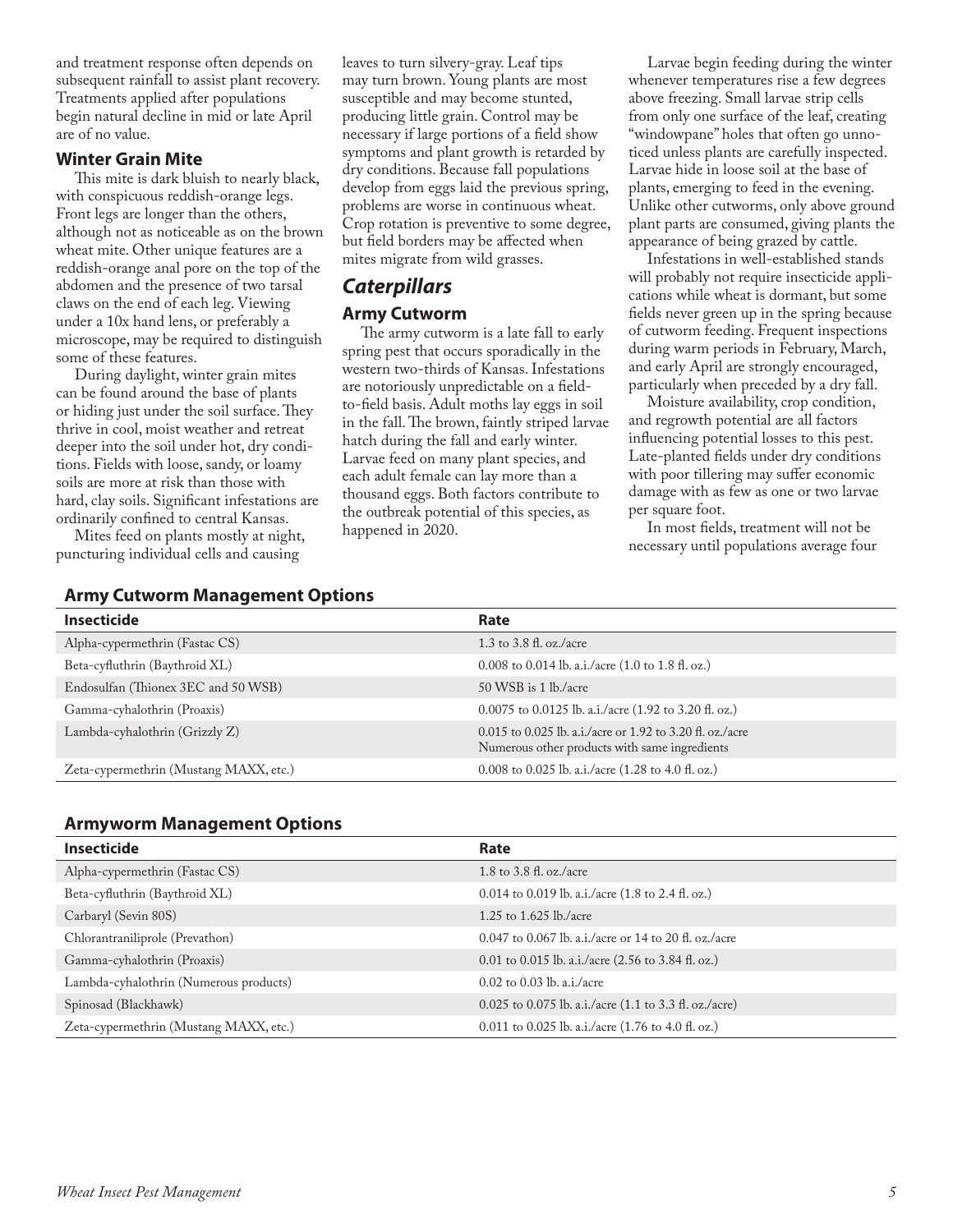to five worms per square foot. Vigorous, well-tillered fields under optimal growing conditions can tolerate even higher populations, as many as nine or 10 larvae per square foot, without measurable yield loss. Infestations in later stages of crop development are less damaging than early ones because established plants can compensate for considerable defoliation and larvae normally finish feeding before wheat enters reproductive stages.

#### **Armyworm**

Armyworms feed on a variety of plants, preferring grasses, and females lay eggs in large clusters on lush vegetation. Larvae are green to black with stripes of various colors. The head capsule is medium brown with dark markings. Most damage to wheat in Kansas occurs in southern and eastern areas of the state during warm, moist periods from late April to early June.

Each larva, feeding mostly at night, can consume 43 linear inches of wheat leaf, or the equivalent of three whole plants, in the course of its development. However, 80 percent of this damage occurs during the last three to five days of larval feeding. When leaf feeding is observed, look for larvae curled up on the ground under litter, especially in patches of lodged plants. Treatment is usually not necessary below levels of four or five larvae per foot, but is probably justified at infestations of five to eight per foot provided most larvae are still small. Wheat is likely to suffer yield loss if the flag leaf is destroyed before the soft dough stage is completed. Plant developmental stage is a factor to consider when making treatment decisions.

As wheat plants mature and leaves dry out, armyworms may feed on beards and clip heads to complete their development. Head clipping in barley is serious and should be prevented. While it is less likely in wheat, worms should be watched closely if present after heading and forced to feed on the upper parts of plants to complete development. Migration out of maturing grain fields and into adjacent fields of corn and sorghum is also possible.

#### **Fall Armyworm**

This moth does not overwinter in the Great Plains but migrates northward annually from southern states. It usually arrives in Kansas in July where it deposits eggs on corn, sorghum and other summer crops. Several generations occur and reproduction may continue through August and into September, putting early-planted wheat at greatest risk. Early-planted fields should be inspected frequently during the first few weeks following emergence.

The first sign of damage is "windowpane" injury caused by tiny larvae chewing on seedling leaves. The larvae, which are usually too small to be easily observed at this time, hide in or around the base of seedlings. Within a few days the larvae become large enough to destroy entire leaves.

*Miscellaneous Pests*

These tiny, jumping beetles are dark and shiny and strip off the upper surface of leaves causing whitish streaks. They are typically a problem along field margins, especially in western Kansas in early plantings. Forage sorghum or weedy borders often harbor summer populations that can migrate to wheat fields in fall. Injury is more severe when beetles are present as plants emerge. A population of three to five beetles per row foot can kill seedling plants. Since damage is often localized along a field border, spot treatment of affected area may be sufficient to control

There are many species of grasshoppers in Kansas, and not all are crop pests, although most have the potential to inflict damage if present in large numbers. Damage can occur in fall or spring. Typically, grasshoppers invade from field margins as fall-planted wheat emerges. Occasionally, heads may be damaged

Vegetation bordering wheat fields should be inspected 10 days before planting. Counts of seven to 12 grasshoppers per square yard signal potential problems. Once wheat has been planted, three or more hoppers per square yard within the field can destroy seedling wheat.

**Flea Beetles**

populations. **Grasshoppers**

before harvest.

Fields with 25 to 30 percent of plants with windowpane injury should be re-examined daily and treated immediately if stand establishment appears threatened. Larvae increase in size at an exponential rate, and so do their food requirements. Later instars do the most damage, sometimes destroying entire stands, and are the least susceptible to insecticides. Without treatment, problems can continue until larvae reach maturity or until a killing freeze.

#### **Pale Western Cutworm**

Damage from this pest occurs in spring and is limited to extreme western Kansas. Outbreaks usually are associated with a series of dry winters. Loose soil is preferred for oviposition, and latecultivated, summer-fallowed fields are especially attractive to egg-laying moths. Clusters of eggs are laid in the soil in the fall and hatch in early spring. Whitish larvae feed below ground, severing plants and leading to dead spots in the field. Control measures are justified when two or more larvae per square foot are found. This insect tends to stay underground. Consider higher rates of registered insecticides when populations are high.

#### **Fall Armyworm Management Options**

| <b>Insecticide</b>                     | Rate                                                                |
|----------------------------------------|---------------------------------------------------------------------|
| Alpha-cypermethrin (Fastac CS)         | $3.2$ to $3.9$ fl. oz./acre                                         |
| Beta-cyfluthrin (Baythroid XL)         | 0.014 to 0.019 lb. a.i./acre (1.8 to 2.4 fl. oz.)                   |
| Chlorantraniliprole (Prevathon)        | 14 to 20 fl. oz./acre                                               |
| Gamma-cyhalothrin (Proaxis)            | 0.01 to 0.015 lb. a.i./acre (2.56 to 3.84 fl. oz.)                  |
| Lambda-cyhalothrin (Numerous products) | $0.02$ to 0.03 lb. a.i./acre                                        |
| Spinosad (Blackhawk)                   | 0.038 to 0.075 lb. a.i./acre (1.7 to 3.3 fl. oz./acre)              |
| Zeta-cypermethrin (Mustang MAXX, etc.) | 0.02 to 0.025 lb. a.i./acre $(3.2 \text{ to } 4.0 \text{ ft. oz.})$ |

#### **Pale Western Cutworm Management Options**

| <b>Insecticide</b>                     | Rate                                                                  |
|----------------------------------------|-----------------------------------------------------------------------|
| Alpha-cypermethrin (Fastac CS)         | 1.8 to 3.8 fl. oz. (0.012 to 0.025 lb. a.i.)/acre                     |
| Beta-cyfluthrin (Baythroid XL)         | 0.014 to 0.019 lb. a.i./acre $(1.8 \text{ to } 2.4 \text{ fl. oz.})$  |
| Gamma-cyhalothrin (Proaxis)            | 0.0075 to 0.0125 lb. a.i./acre (1.92 to 3.20 fl. oz.)                 |
| Lambda-cyhalothrin (Numerous products) | $0.015$ to $0.025$ lb. a.i./acre                                      |
| Zeta-cypermethrin (Mustang MAXX, etc.) | 0.011 to 0.025 lb. a.i./acre $(1.76 \text{ to } 4.0 \text{ ft. oz.})$ |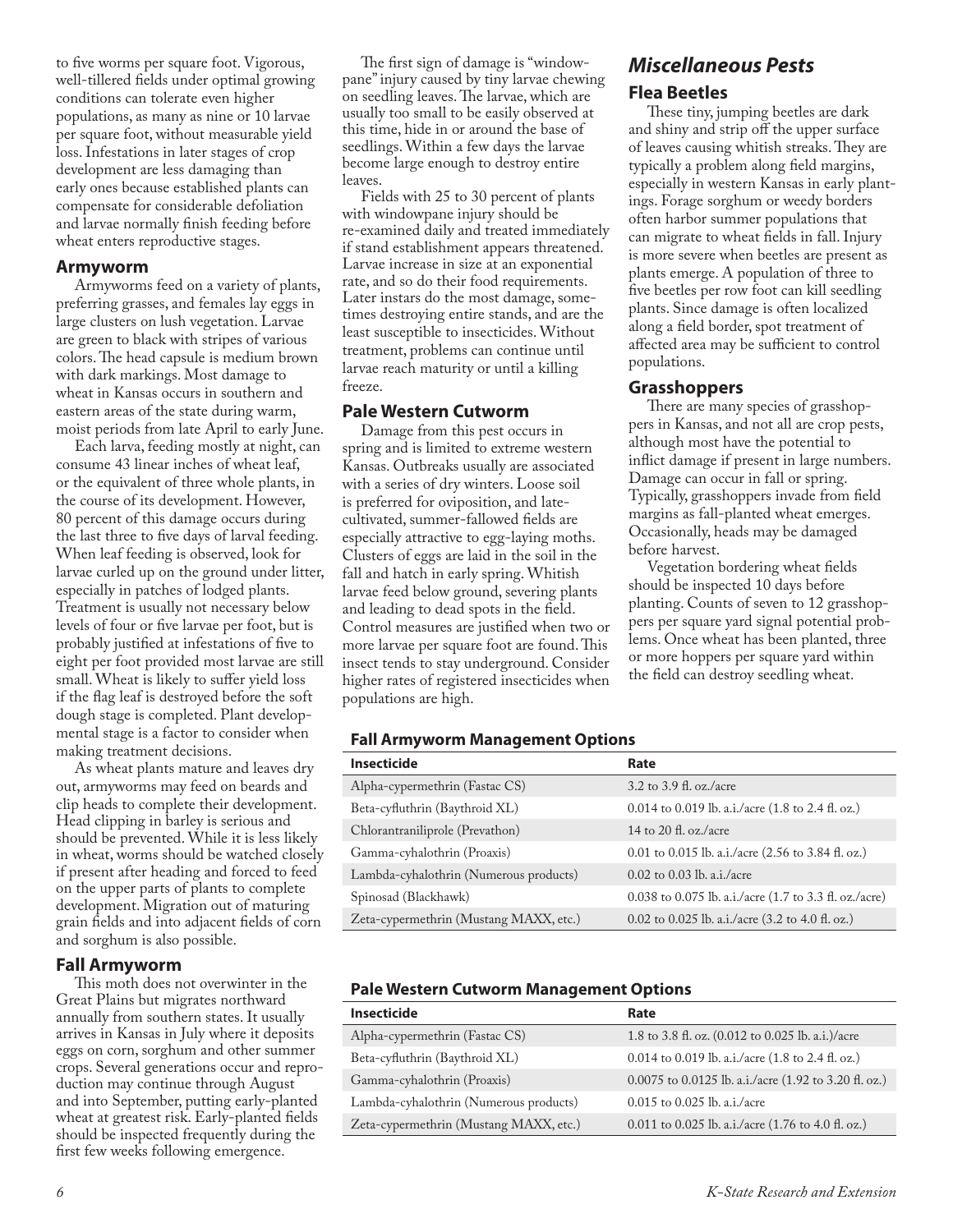## **Endangered Species**

EPA's Endangered Species Protection Program (ESPP) helps promote the recovery of endangered species. Pesticide use limitations to protect listed species in a certain geographic area are communicated through endangered species protection bulletins. Pesticide labels may direct applicators to contact their local extension office or to visit the EPA online at: *[epa.gov/espp/bulletins.htm.](http://epa.gov/espp/bulletins.htm)*

## **The Worker Protection Standard**

The Worker Protection Standard (WPS) is a series of federal regulations pertaining to pesticides used in agricultural plant production on farms, forests, nurseries, and greenhouses. You must comply with these regulations if you are an agricultural pesticide user and/or an employer of agricultural workers or pesticide handlers. For more information, see EPA publication, *The Worker Protection Standard for Agricultural Pesticides — How to Comply, What Employers Need to Know*, available at your local K-State Research and Extension office.

### **Flea Beetle**

| Insecticide                            | Rate                                                                  |
|----------------------------------------|-----------------------------------------------------------------------|
| Alpha-cypermethrin (Fastac CS)         | $0.012$ to $0.025$ lb. a.i./acre (1.8 to 3.8 fl. oz./acre)            |
| Beta-cyfluthrin (Baythroid XL)         | 0.014 to 0.019 lb. a.i./acre $(1.8 \text{ to } 2.4 \text{ fl. oz.})$  |
| Carbaryl (Sevin)                       | $0.5$ to 1.0 lb. a.i./acre                                            |
| Gamma-cyhalothrin (Proaxis)            | 0.01 to 0.015 lb. a.i./acre (2.56 to 3.84 fl. oz.)                    |
| Lambda-cyhalothrin (Numerous products) | $0.02$ to $0.03$ lb. a.i./acre                                        |
| Zeta-cypermethrin (Mustang MAXX, etc.) | 0.011 to 0.025 lb. a.i./acre $(1.76 \text{ to } 4.0 \text{ ft. oz.})$ |

### **Grasshopper Management Options**

| <b>Field Sprays</b>                    | Rate                                                                  |
|----------------------------------------|-----------------------------------------------------------------------|
| Alpha-cypermethrin (Fastac CS)         | 3.2 to 3.9 fl. oz./acre                                               |
| Beta-cyfluthrin (Baythroid XL)         | 0.014 to 0.019 lb. a.i./acre $(1.8 \text{ to } 2.4 \text{ fl. oz.})$  |
| Carbaryl (Sevin)                       | 1.0 to 1.5 lb. a.i./acre                                              |
| Chlorantraniliprole (Prevathon)        | 8.0 to 20.0 fl. oz./acre                                              |
| Dimethoate (Dimethoate 4 EC)           | $\frac{3}{4}$ pint/acre                                               |
| Gamma-cyhalothrin (Proaxis)            | 0.01 to 0.015 lb. a.i./acre $(2.56 \text{ to } 3.84 \text{ fl. oz.})$ |
| Lambda-cyhalothrin (numerous products) | $0.02$ to $0.03$ lb. a.i./acre                                        |
| Malathion 57                           | 1.5 pints/acre                                                        |
| Zeta-cypermethrin (Mustang MAXX, etc.) | 0.02 to 0.025 lb. a.i./acre $(3.2 \text{ to } 4.0 \text{ ft. oz.})$   |

#### **Noncrop Area Treatments for Grasshopper Management**

| <b>Insecticide</b>                         | Rate                                                                                          | <b>Special Instructions</b>                                                                                                                                                                                                                                                             |
|--------------------------------------------|-----------------------------------------------------------------------------------------------|-----------------------------------------------------------------------------------------------------------------------------------------------------------------------------------------------------------------------------------------------------------------------------------------|
| Acephate (Bracket 90<br>Orthene 75S)       | Bracket 90, 0.28 lb./acre<br>$(4oz)$ ; Orthene 75S,<br>$\frac{1}{3}$ lb./acre                 | Apply in 10 to 20 gallons by ground, or 1 to 5 gallons by air. Use as a treatment on ditch banks,<br>roadsides, or field borders. Do not apply to wheat or graze treated forage.                                                                                                        |
| Alpha-cypermethrin<br>(Fastac CS)          | 3.2 to 3.9 fl. oz./acre                                                                       | Do not make applications less than 14 days apart. Do not apply more than 11.4 fl. oz. of product<br>per acre per season. REI is 12 hours. PHI is 14 days.                                                                                                                               |
| Beta-cyfluthrin<br>(Baythroid XL)          | 2.6 to 2.8 fl. oz./acre                                                                       | Labeled for use in pastures, rangeland, grass for hay, and grass grown for seed. PHI is 0 days.                                                                                                                                                                                         |
| Chlorantraniliprole<br>(Prevathon)         | 8.0 to 20.0 fl. oz./acre                                                                      | Labeled for control of nymphs and supression of adults in grass forage fodder and hay (rangeland<br>and pasture grass). REI is 4 hours. PHI is 0 days.                                                                                                                                  |
| Esfenvalerate* (Asana<br>XL)               | $0.015$ to 0.03 lb. a.i./acre<br>$(2.9 \text{ to } 5.8 \text{ fl. oz./acre of})$<br>Asana XL) | Note: Do not apply to wheat. This label is for noncrop use on land adjacent to tilled area to control<br>migrating insects. Repeat as needed, but do not exceed 0.5 lb. a.i./acre per year. Do not feed the<br>treated vegetation. Do not spray ditch banks or areas adjacent to water. |
| Diflubenzuron<br>(Dimilin 2L)              | 2 fl. oz./acre                                                                                | Apply to manage grasshoppers in breeding areas before they move into crop land. Treat early instars<br>(majority in the second to third nymphal stages). For use on field border, fence rows, roadsides,<br>farmsteads, ditchbanks, wasteland, and CRP land. REI is 12 hours.           |
| Gamma-cyhalothrin*<br>(Proaxis)            | 0.0075 to 0.015 lb. a.i./acre,<br>1.92 to 3.84 fl. oz/acre                                    | Spray non-cropland adjacent to agricultural areas to control migratory insects that may threaten<br>crops. Use highest labeled rates for dense/tall foliage, high insect populations and/or larger insects.<br>Do not graze livestock in treated area. REI is 24 hours.                 |
| Lambda-cyhalothrin*<br>(Grizzly Z)         | $0.02$ to 0.03 lb. a.i./acre or<br>2.56 to 3.84 fl. oz./acre                                  | Spray non-cropland adjacent to agricultural areas to control migratory insects that may threaten<br>crops. Use highest labeled rates for dense/tall foliage, high insect populations and/or larger insects.<br>Do not graze livestock in treated area. REI is 24 hours.                 |
| Zeta-cypermethrin*<br>(Mustang MAXX, etc.) | $0.0175$ to $0.025$ lb. a.i./acre<br>$(2.8 \text{ to } 4.0 \text{ fl. oz./acre})$             | Labeled for use on grass forage, fodder, pasture, and rangeland with a 12 hour REI and a 0-day<br>harvest restriction on forage. Thus, this material may be used to treat these areas when grasshop-<br>pers are threatening to move from these areas into neighboring crop fields.     |

\* Restricted Use Pesticide